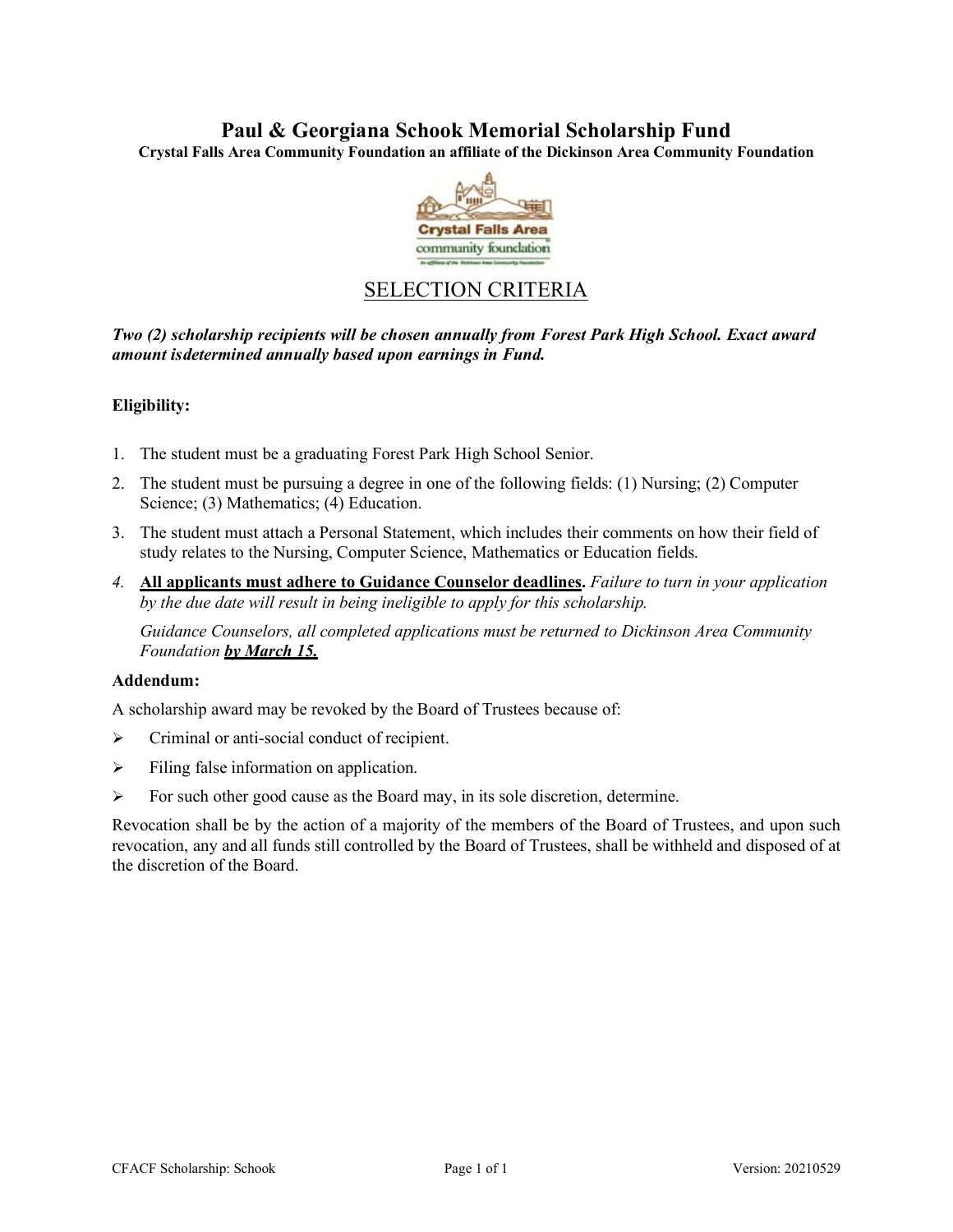

# *Paul & Georgiana Schook Memorial Scholarship*

**Crystal Falls Area Community Foundation Fund an affiliate of the Dickinson Area CommunityFoundation**

| <b>Date</b>                                                                                                                                   |  |                                                                           |  |
|-----------------------------------------------------------------------------------------------------------------------------------------------|--|---------------------------------------------------------------------------|--|
|                                                                                                                                               |  |                                                                           |  |
| <b>Full Name</b>                                                                                                                              |  |                                                                           |  |
| <b>Street Address</b>                                                                                                                         |  |                                                                           |  |
| <b>City ST ZIP Code</b>                                                                                                                       |  |                                                                           |  |
| Home & Cell Phone                                                                                                                             |  |                                                                           |  |
| <b>E-Mail (Required)</b>                                                                                                                      |  |                                                                           |  |
| GPA:                                                                                                                                          |  |                                                                           |  |
| In what extra-curricular activities did you participate in? (Include both in-school activities and<br>volunteer activities outside of school) |  |                                                                           |  |
|                                                                                                                                               |  |                                                                           |  |
|                                                                                                                                               |  |                                                                           |  |
| Did you work during the school year? No                                                                                                       |  | If yes, how many hours/week?                                              |  |
| Name of College or University you plan to attend:                                                                                             |  |                                                                           |  |
| Have you applied for admission?                                                                                                               |  |                                                                           |  |
| Have you been accepted?                                                                                                                       |  |                                                                           |  |
|                                                                                                                                               |  |                                                                           |  |
| Intended field of study:                                                                                                                      |  |                                                                           |  |
| Have you applied for other scholarships?                                                                                                      |  |                                                                           |  |
|                                                                                                                                               |  | Have you been granted a scholarship? If so, name of scholarship & amount: |  |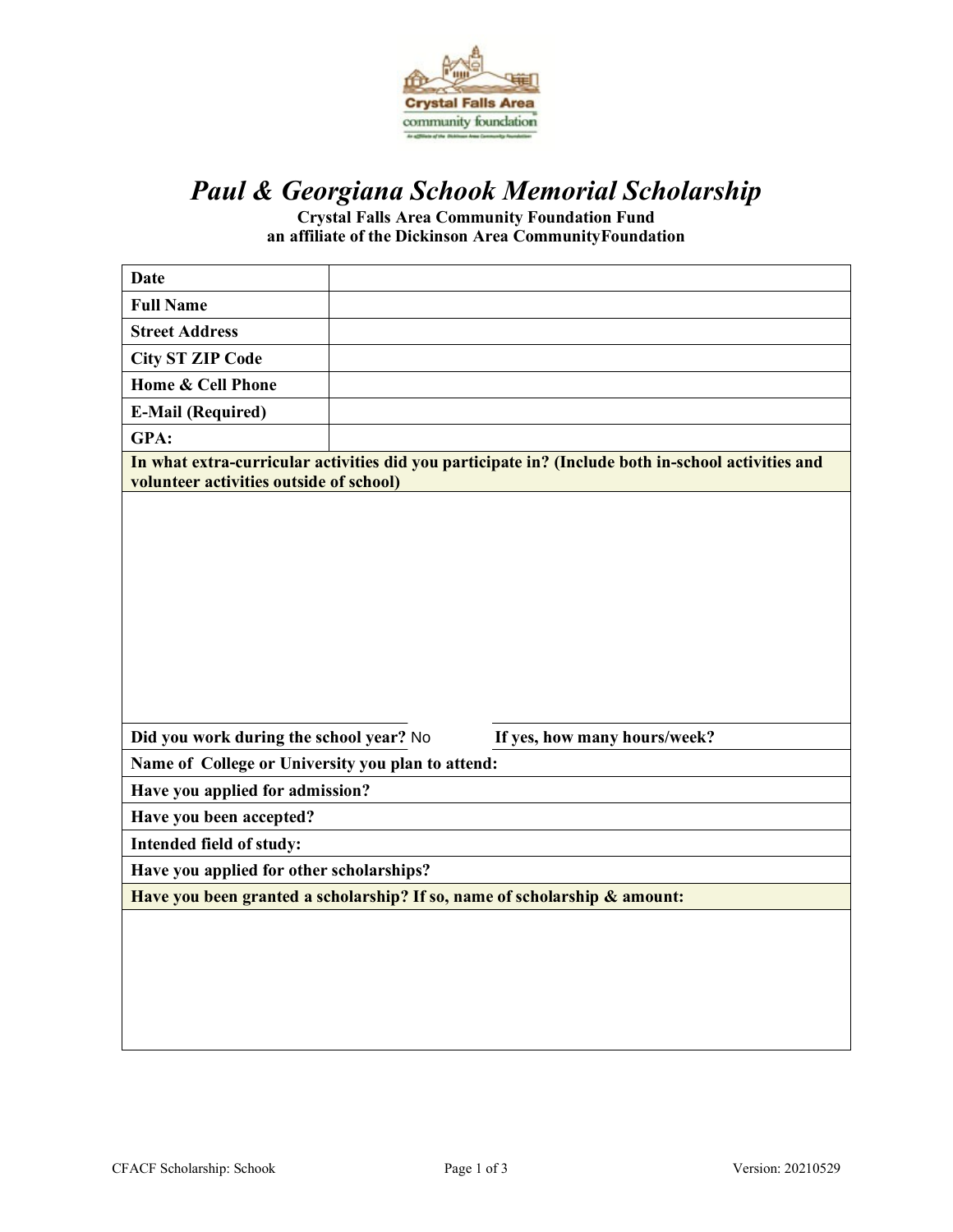

#### **Please include the following with the application:**

- 1. A personal statement, which includes comments on how your field of study relates to either the nursing, computer science, mathematics, or education fields.
- 2. Copy of high school transcripts

#### **Application Deadline**

**All applicants must adhere to the Guidance Counselor deadlines**. Guidance counselors must forward applications to Dickinson Area Community Foundation by **March 15**.

#### **Agreement and Signature**

By submitting this application, I affirm that the facts set forth in it are true and complete. I understand any false statements, omissions, or other misrepresentations made by me on this application may result in rejection of this application.

| Name (printed)                                     |  |
|----------------------------------------------------|--|
| Signature                                          |  |
| Date                                               |  |
| <b>Parent Application Form</b>                     |  |
| Name of parent or guardian<br>completing thisform: |  |
| Home address:                                      |  |
| Phone:                                             |  |
| Email address:                                     |  |

**Do you have any dependents other than your own family or other extenuating circumstances that should be considered? If yes, please explain:**

**Note here any statements you may wish to make which assist the scholarship selection committee in consideration of the applicant:**

#### **Agreement & Signature:**

I affirm that the statements above are true and complete. I understand any false statements, omissions, or other misrepresentations made by me on this application may result in rejection of this application. Signature of parent or guardian:

Date: